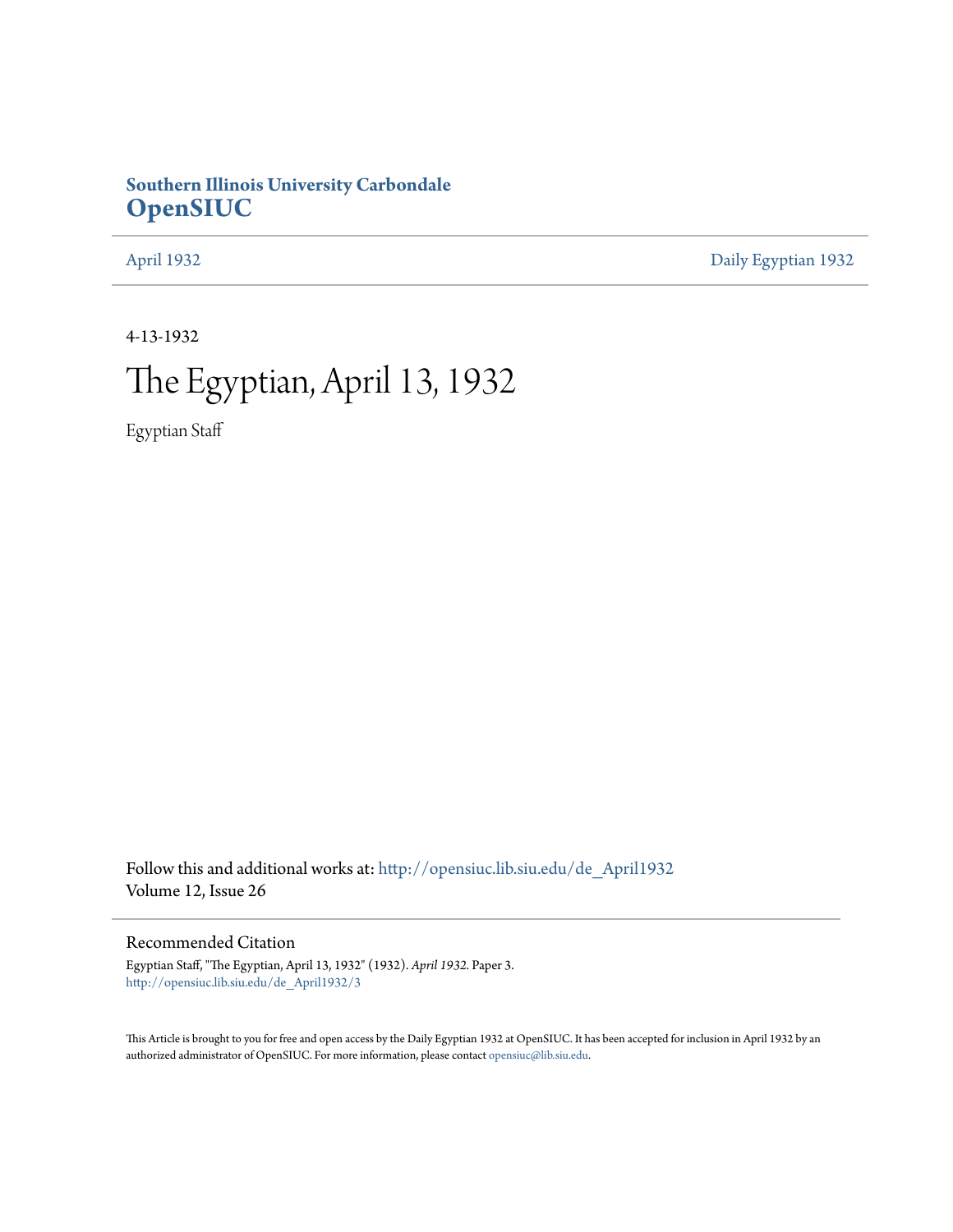

Volume XII

CARBONDALE, ILL., APRIL 13, 1932

Kappa Phi

### No. 26

LIST OF 4.5 STUDENTS SEVEN

**LARGER THAN THAT** 

OF LAST YEAR

The names of fifty-three members

The list for honor letters for activ-

During the last six weeks of the

Captain McAndrew will

 $4.5$ 

 $\overline{4}$  6

 $\overline{AB}$ 

 $4.6$ 

 $4.5$ 

 $\overline{AB}$ 

 $\overline{4}$ 

 $4.5$ 

 $4.8$ 

# FIVE MEMBERS OF FACULTY TO ADDRESS ACADEMY OF SCIENCE Kappa, New

#### DRS. BAILEY, YOUNG, MERWIN, "Martha" Climaxes STEAGALL AND MR COX SPEAK

Five addresses will be given by members of the S. I. T. C. faculty at the 25th annual meeting of the Illinois State Academy of Science to be held at the University of Chicago, May 6-7, 1932.

With the exception of the University of Chicago and the University of Illinois, no school in the state has a larger representation on the program than this college.

Of the teachers colleges in the resentative

pology section of the topic, "South- promises to surpass anything that S. ern Illinois as a Focus for Primitive I T. C. has ever attempted. Peoples Because of Geographic Factors." He will be followed by Dr. colorful. Some of the costumes are Bruce Merwin who will speak on being made by Dean Woody's classes; "Some Alleged Siouian Sites in South- the remaining outfits are being rentern Illinois."

In the botany section, Dr. W. M. Bailey will speak on his doctoral thesis subject. The topic of this address will be, "Some Structural and Metabolic Effects of Physiological<br>Predetermination."

Dr. O. B. Young will address the Physics division on "An Investiga- music is, without exception, the most tion of the Wehnelt Cathods Explos- difficult ever attempted by the Music  $tan<sup>2</sup>$ 

As a second address, Dr. Bruce Merwin will speak before the Psy- three musicians will assist the cast chology and Education section on of principals. "Tendencies in College Chemistry

Science Club on the Council of the Students who sell six tickets can ob-Illinois State Academy of Science. tain one free ticket for themselves.

**Musical Attempts of** Previous Years CHARTER SECURED THROUGH Nothing has been spared to make

the production of "Martha" the most brilliant entertainment ever presented on the S. I. T. C. campus. The  $21.$ 

Considering the rather limited ex- $\frac{1}{2}$  tent of the stage equipment, the fact  $\frac{1}{2}$  ional organization. that four different scenes are used in the production, is in itself, a re-ucation fraternity, second in size state, other than S. I. T. C., Normal markable achievement. The art and Charleston are to be represent- classes, however, have done much toed. Four addresses will be made by ward increasing and generally immembers of the Normal faculty, and proving the settings. They have one will be made by a Charleston rep- made new separate sets for the opera, and permanent scenery has been ad-Mr. F. W. Cox of the Geography ded to build up the top of the stage. department, will address the Anthro- Act IV, which is the Forest Scene,

> The costumes are elaborate and ed from an eastern costume company.

The principals, chorus, orchestra, and directors have been working tirelessly for the past two months in order to make the performance of "Martha" an epochal event in the musical history of the college. The department. A chorus of forty and an orchestra composed of twenty-

The charge of admission will be Course."<br>
The contrast of the sale this week at the Business."<br>
The Steagall will represent the sale this week at the Business office. fifty cents. The tickets have been on

### ACTIVITY OF THE FDIL CATION CLUB

The Education Club of S. I. T. C. ternity had voted to install the Edu-

est undergraduate professional ed $t_{0}$ is  $\mathbf{a}$ graduate organization. founded at Dartmouth Col- ed. was lege, Hanover, New Hampshire, and embraces at present forty-four chapters, mostly east of the Mississippi, in state universities and prominent liberal arts colleges. One of the largest chapters is located at the University of Illinois. The last chap-Bloomington, Illinois.

The purpose of Kappa Phi Karpa stated in its constitution as follows: "Kappa Phi Kappa shall be a professional education fraternity, the purpose of which shall be to promote the cause of education by encouraging men of sound moral character and recognized ability to engage in the study of its principles and problems For the furtherance of the above purposes the fraternity shall emphasize among its members social intercourse, scholarly attainment and pro-<br>fessional ideals."

Kappa Phi Kappa is primarily an organization for liberal arts colleges. Prof. Riverda H. Jordan, councillor,<br>of Ithica, N. Y., wrote: "When we

(Continued on Page Six.)

NOTICE! ALUMNI!

# FIFTY-THREE STUDENTS TO BE **AWARDED SCHOLARSHIP LETTERS**

### Campus Frat. Representatives **Attend State Meet** of Women Voters

The local branch of the Illinois of the student body have been sug-League of Women Voters sent six gested for honor letters for scholarstudent representatives and the fac-ship during the fall and winter terms of the past college year. This numwas very much gratified to receive ulty adviser, Miss Hilda A Stein, to ber is seven greater than that of last opera will be presented at the Shry- notice April 8 that the Kappa Phi the New Voter's Conference held at year and is one of the largest lists ock Auditorium the evening of April Kappa Professional Education Fra-Bloomington on April 8th and 9th. to be awarded since the inauguration This conference was sponsored by the of the system. cation Club as a chapter of the na- Illinois League of Women Voters and voters. It was the first since the establishment of the League that a the Fhi Delta Kappa, which State meeting, such as the one held It last week end, has ever been attempt-

> Approximately seventy-five young women, representing Leagues from Illinois College, the University of Illinois. Bradley Polytechnical College. Normal University, Northwestern. Bailey, Lowell F. ........... ............ 4.5 Brady, Constance Brown Lee J. Carson, Clara E.  $Crisp$ ,  $Helen$ Cummings, Margaret Conte. Katie V. ...... Dill. Elisabeth D'ilow, Konrad C. delegation at the meeting. Goings, Victor P.

The program, beginning at 2:30 three addresses by Mrs. W. W. Ramsey, past president of the Illinois League of Women Voters: a round table discussion led by Miss Stein. and a Mock Party Convention led by Mrs. Florence Fifer Borher, Illinois Senator, 26th District. The program in detail, follows:

Institute

Fell Hall, 2:30 p. m., Friday.<br>You and Your Government-Mrs.  $W.$  W. Ramsey Dinner

### First Presbyterian Church, 6:00 p.

m. Friday. The Door of Opportunity-Mrs.

Lewis, Anna Lelia ... (Continued on Page Six.)

# TRI SIGMA ELECT NEW OFFICERS

Alpha Nu chapter of Tri Sigma elected officers for the 1932-33 college year last week. Frances Mathews was elected to head the organization through the next three terms. Miss Matthews is a resident of Carbondale and a charter member of Alpha Nu. She has been active in the sorority since its founding and was instrumental in bringing the Bell, treasurer. chapter national recognition. Other officers elected at the same

time include:

Vice president, Jane Rose Whitley. Corresponding secretary, Kathleen Coffee.

Recording secretary, Florence New- $<sub>man</sub>$ </sub>

Treasurer, Zora Mae Locke Rush captain, Mary Nancy Felts. These new officers are to be in-

Keller, Mary Esther ...................... 4.7

Loudon, Elnora Louise .................. 4.5

(Continued on Page Six.)

Hankla, Georgia M. ............

Johnson, Isabelle ..................

Lawreck, Marguerite ............

stalled during the early part of May. The retiring officers include: Betty Furr, president; Jane Federer, vicepresident; Mary Nancy Felts, corresponding secretary; Frances Matthews. recording secretary; Evelyn

To the retiring president, Betty Furr, goes the honor due the actual leader in the movement to found a college chapter of the national sorority, Sigma Sigma Sigma. The remainder of the retiring Tri Sigma officers are all charter members of the organization.

# MAUREEN WEBB TO HEAD D. S. E.

At a special meeting called last Tuesday evening, members of Delta Sigma Epsilon elected officers to serve during the ensuing year. Maureen Webb of West Frankfort was en. active in Delta Sigma Epsilon for the meeting. past two years. In addition to being Miss Webb is also a member of Sigma Iota Chi at Hardin College.

meeting are: Vice President, Rita Braum

Cavelia.

Lentz.

Treasurer, Rhoda Mae Baker Historian, Elisabeth Dill. Sargeant, Jane Warren.

Chaplain, Evelyn Hodge, Representatives to the tenth annual conclave of Delta Sigma Epsilon which will be held in Buffalo, New York, during August, were also chos-Maureen Webb and Kathryn elected president. Miss Webb, who Lentz were selected to represent Alwill be a senior next year, has been pha Delta chapter at this national

The officers whose terms end witha member of Delta Sigma Epsilon in the next month include: Helen Crisp, who has served two years as president of the sorority; Helen Dol-Other officers elected at the same lins, who has been vice president and pledge captain; Marie Gummershetimer, recording secretary; Evelyn Recording Secretary, Kathryn Hodge, corresponding secretary; Elsie Strothman, treasurer; Jane Warren, Corresponding Secretary, Kathryn historian; Kathryn Cavelia, sergeant and Ruth Berry, chaplain.

The formal installation of the new officers will take place in the near future.

This year's Obelisk will have a full-page, four-color process reproduction of an oil painting of President Shryock. This picture of President Shryock was executed specifically for this nurpose and has never appeared in any form before

The Obelisk staff feels that the alumni will be especially eager to secure the 1932 Obelisk because of this new picture of Mr. Shryock.

Other features of the 1932 Obelisk are: 272 pages-fifty pages larger than last year; a large and expensive color section; a feature section containing new and entirely original art work; a different and more comprehensive faculty section; more individual and more group student pictures than the Obelisk has ever contained heretofore.

the Illinois State Normal University, ities has not yet been compiled. Kappa Phi Kappa is the larg- and was a meeting solely for college However the award committee is spending its entire time at the present preparing the list. Organizations and faculty sponsors should cooner- $210$ spring term the numerals will be given to both scholarship and activity students. award the letters in chapel. Abshier Carolyn ................... 

Eastern Illinois Normal University, and Southern Illinois Teachers Colter was installed at the I. S. N. U. at lege, attended the conference. The representatives from S. I. T. C. were: Winifred McCue, Lucille Eckert, Mary Winks, Gertrude Clark, chairman of the local group, Helen Crisp. Mary Eleanor Helm, and Miss Hilda Stein, faculty adviser. Miss Frances Etheridge also accompanied the group. Excluding Old Normal representation. S. I. T. C. had the largest

Graves, Allen o'clock, Friday afternoon, included: Greer, Howard E. Halter, Selina ........................ Hartley, Freda Hanson, Earl Howe, Gladys I. ...... Henry, Virgil Hartline, Velma P. ............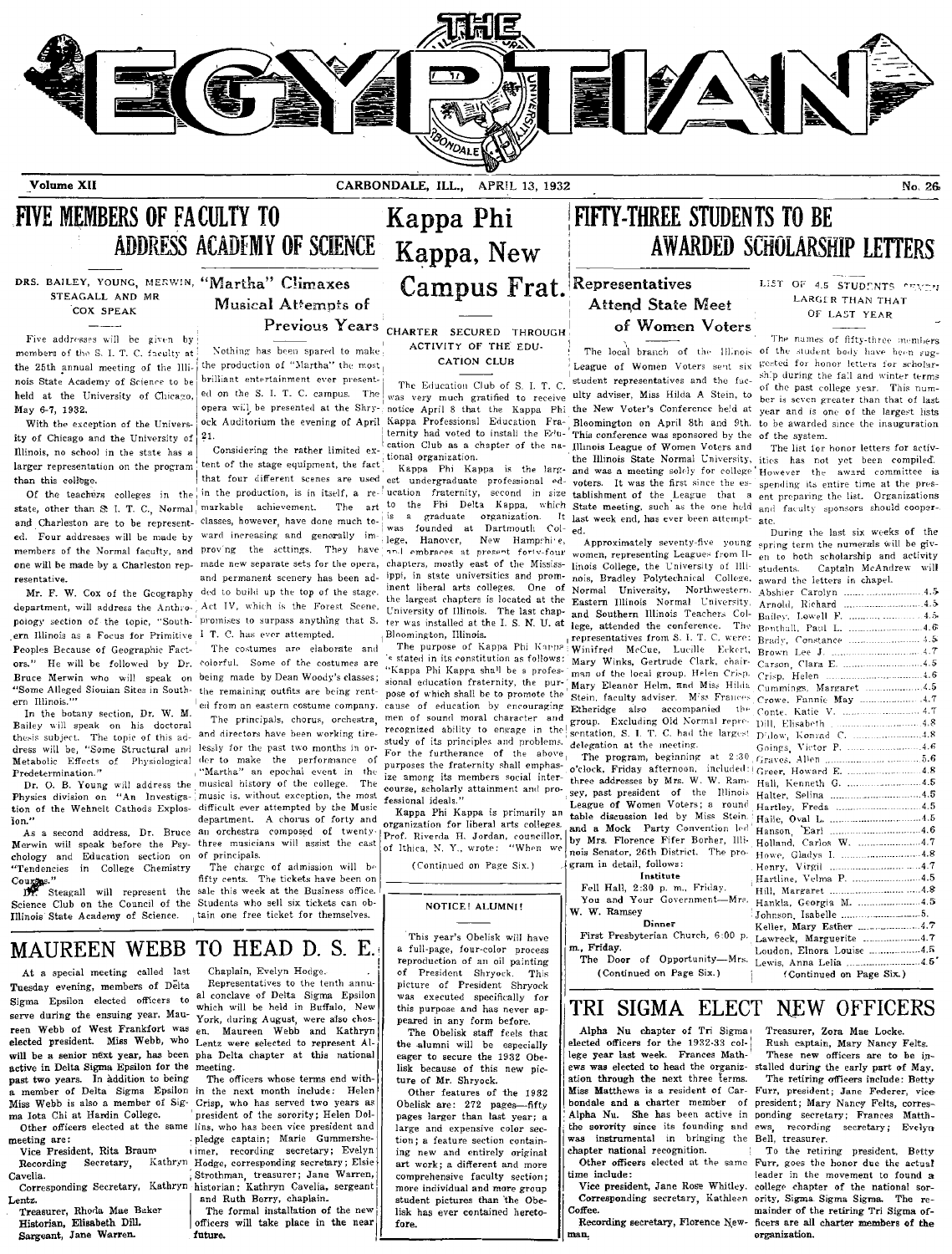### 

#### Phone 372



# Call For and **Deliver Prices**

### **EFFECTIVE NOW**

Men's Suits chemically cleaned and pressed .......50c Pants chemically cleaned and pressed ................25c Any Top Coat chemically cleaned and pressed....50c Any Overcoat chemically cleaned and pressed.... 75c Caps chemically cleaned and pressed ................15c Neckties chemically cleaned and pressed............ 5c

## HATS CLEANED AND **BLOCKED**

### 50c

Dresses chemically cleaned and pressed ...........75c Ladies' Coats chemically cleaned and pressed.... 75c Gloves Cleaned and Electrically Fnished .......... 25c 

There will be a small additional charge for fur trimmed or excessively pleated garments.

Our knowledge of the business and highest quality workmanship, together with the volume of work obtained, make these prices possible. SATIS-FACTION GUARANTEED.

ONE DAY SERVICE-All work in by 10:00 a. m. may be had the afternoon of the same day.

We own and operate the largest cleaning and dyeing plant in Southern Illinois and have been in<br>business in our present location nineteen years, thereby making reliability our greatest asset.



Phone 372 ..<br>RECORDED DE RECORDERE DE L'ANCIONALISTA DE L'ANCIONALISTA DE L'ANCIONALISTA DE L'ANCIONALISTA DE L'ANCIONALIST

### DIXIE BARBECUE ووالمرافي فالمستقيمة

| $A = 11C = 11C = 11C$ |  |
|-----------------------|--|
|                       |  |
|                       |  |
|                       |  |

 $10<sub>c</sub>$ 

| Sliced Barbecue  25 percent off     |  |
|-------------------------------------|--|
|                                     |  |
| All Cigarettes, 2 packages for  27c |  |
|                                     |  |

<u> KATERATA KATERATA PERDETA TERRETA BERTA BERTA ERA ERA BERTA ERA PERTETA ERA ERA ERA ERA</u>

### <u> ATLEBURGER BLEV ERKERT ERKEBURGER BLEV ERKERT ER BLEV BLEV ERKERT ERKERT ERKERT ERKERT ERKERT ERKERT ERKERT</u> **NEW SANDALS**

So different and modernistic, more popular than<br>ever with the school Miss. Shades most harmoniz-<br>ing to match most any outfit, in dress up or sports.<br>Our prices are \$1.95 to \$4.95 and not over

Visit our Shoe Department

### JOHNSON'S. Inc.

### THE EGYPTIAN

# CLUBS - SOCIETIES - ORGANIZATIONS

### Tri Sigma

### The Tri Sig house girls were enterer, one of the faculty advisers, was hostess. The guests included: Jane Rose Whitley, Zora Mae Locke, Lucille Lynn, Florence Croessman, Lu- and Miss Woody. cille Edgar, Mary Nancy Felts, Kathleen Coffee, Juanita Richardson, bridge club composed of the wives

Zora Mae Locke visited in Chicago last week end.

Helen Kiibreth of Herrin, was the house guest of Lucille Edgar last Voters conference. week end.

complete arrangements for the spring formal dance to be held April paign last week end. 30. According to tentative plans, the dance will be given at the Midland Hills Country Club.

Plans for the annual Tri Sigma Founder's Day celebration which is April 20, are being completed.

# MU TAU PI SHORTENS

of constitutional. The matter amendments provoked a lively discussion at the evening meetings of Mu shorten the length of the pledge term and to decrease the initiation fee were made.

Plans concerning the pledge unity hold Thursday evening were completed, and a committee to take care of the induction service was appointed. H. S. CLUB VISITS MEETING At the meeting last Monday afternoon, further amendments were discussed.

#### NOTHING DEFINITE DONE CONCERNING ZETET PLAY

The Wednesday meeting of the Zetetic Society was of special interest All of its members display great inin that a one-act play, A Cup of Tea, terest in the welfare of their club. was presented. The performance was presented. The performance<br>was coached by Will Adams, a member of the organization. The cast included Lillian Sistler, Jane Rose Whitley, Leo Brown, and Paul McRoy.

The entertainment of the evening was completed with vocal selections by Harold Bailey and piano music played by Louise Southall.

No conclusion has been reached concerning the choice of a spring play, but the committee reported that actors would be chosen solely through tryouts. Only members of the Zetetic Society are eligible to the cast.

# **BOOMER AND BAILEY**

An address by Mr. Boomer entitled My Idea of a Young Man of Today<br>was the chief interest at the bimonthly meeting of the Y. M. C. A. held last Tuesday night. Mr. Boomexample of the state of the state of the state of the state of the state of the state of the state of the state of the state of the state of the state of the state of the state of the state of the state of the state of the today and the youth of former days. A brief speech by Dr. Bailey supplemented Mr. Boomers' talk.

At the business meeting, the organization considered the matter of sending a delegate to the Geneva Conference which will convene in the early summer. No direct plans were concluded.

**THEFT REPORT FOR** 

### Among the faculty members who tained with a picnic at Miss Carpen- attended the performance of "Mournter's cottage, Midland Hills Country ing Becomes Electra" at the Ameri-Club last Thursday night. Sliss Bak- can theatre in St. Louis, April 9, were: Miss Shank, Miss Krause, Miss Power, Miss Barbour, Miss Jonah,<br>Dr. and Mrs. Cramer, Miss Husband,

Faculty

Mrs. Bruce Merwin entertained a Miss Baker, and Mrs. Turner, house of faculty members Thursday, April her.<br>
Miss Baker, and Mrs. Turner, house of faculty members Thursday, April her.

Miss Hilda Stein and Miss Etheridge motored to Bloomington Friday to attend the Woman's League of

Miss Martha Scott spent the week A committee has been appointed end at her home in Chicago.

Miss Kay Fox visited in Cham-

### **Anthony Hall News**

Dorothy Kunze had as her week end guests, Jean Walker and Arabel- on seeing Dr. Peacock, I made my la Friefenboch of Marissa.

Mary E. Danham spent the LENGTH OF PLEDGE TERM end at her home in Ridgeway.

Margaret Ann Cummings and experiment and the correct of the state of the Microsoft Microsoft Microsoft Microsoft Microsoft Microsoft Microsoft Microsoft Microsoft Microsoft Microsoft Microsoft Microsoft Microsoft Microsof

Thursday evening. Miss Crawford spent Saturday Jonesboro.

Alberta Wright and Elizabeth Lewis spent the week end at their homein Shawneetown, Illinois.

# OF COLLEGE C. OF C.

A large representation from the West Frankfort High School Chamber of Commerce attended the regular meeting of the S. I. T. C. club Thursday night.

The West Frankfort club, although newly organized, is a very active one

The program of the evening pre sented by the guest club, included several very interesting numbers. Talk, "Our Club," Idell Partain.

An Office, a Poem, Helen Sadosky Talk, "Choosing a Nocation." Josphine Urbit.

"Giggling Lizzien" Doris Hayes.<br>Vocal solo, Frances Oakes.

Talk, "Factors of Success," Zaria Caldwell.

Tap dance, Lawanda Taylor. Play, "Let's Make a Budget-Opal Auten, Tony Vai, Violet Meredith. interests"

Louise Jemison, Dario Tovi. After the program Leon Lauder was elected to fill the vacancy left by  $|c$ . OF. C. LAUNCHES PLAN

Miles Brandon's resignation. Mr. ADDRESS Y. M. MEETING Brandon works in the evening and this necessitated his giving up the office.

> The club's plan for a bus trip to St. Louis was sanctioned by Presi-<br>|dent Shryock. The date is not settl-

Teacher-Yes, children, one of the

Willie (who has observed things) -And did he have to think up ex-

#### A NEWSHOUND FACULTY **BOUND**

As I ventured into the history office. Dr. Bever strode out of it.

"About that story you said you'd give me-" I began.

"Sorry, old thing, but I've got to referee a boxing match at Marion in half an hour," that historian insisted. "See Miss Power or Dr. Tenney, won't you?"

I dashed for the steps to the third floor, for I knew Miss Power would be leaving. On the landing I met

"Miss Power Dr. Bever said-' "Come in tomorrow morning, won't vou? I'm having a French tea this afternoon, and I'm late now."

Continuing to the English office, I found Dr. Tenney, my second possibility, at the telephone.

"You say you'll have time to bowl<br>awhile? All right, I'll be down at the alley in ten minutes."

His enthusiasm at the prospects of bowling made me see that an interview with him would be useless. In despair, I started for the Cafe, but fourth attempt to get the story.

"Dr. Peacock, could you tell me anything about an important news Margaret Ann Cummings and, story that concerns the faculty. Dr.

I'm on my way to the grocery store.  $\frac{1}{2}$  The Italian Club is coming for dinner tomorrow, and if I don't go after the canned biscuits now, we won't have any."

On such a stirring plea I let Miss Peacock pass. Margrave came to my mind, for he always knows everything. I heard him playing in the music room, and I hurried back for him. All hope was crushed, however, at seeing him in white ducks, a racquet under his arm.

"I'm off for a tennis mutch, on account of Dr. Cramer asked me," he beamed. "Why don't you find some one and come out too?" he pleasantly suggested.

"I've a news story to get," I ex plained, leaviig him.

For my positively last encounter I decided to try Dr. Neckers. He had always seemed stuble to me, and I was quite sure I'd find him in his office. Breaking into his sanctum, I caught him reading a book of baseball rules. Once again I broached my question.

"Oh!" he said, "It's just this. We, the faculty baseball team, best Section H of the students vesterday afternoon. And we want you to print a story on it so the students don't get the idea that we have no outside

# FOR TRIP TO ST. LOUIS

The Chamber of Commerce has launched definite plans for a trip to St. Louis to be taken either the first or second week end after mid-spring  $region.$ 

The group will visit the Federal Reserve Bank, Ford Assembly Plant, Arena, Jefferson's Memorial, Shaw's Garden, Forest Park, Armour's Plant, the Fox Theatre, and probably a few other important and interesting places.

The party will leave Mr. Bryant's at five o'clock in the morning, arrive at St. Louis at eight. They will spend the day touring the city with an efficient guid ; then  $\displaystyle{\frac{\text{tenil}(2\pi)}{w^{(1-\pi)}(1-\pi)}}$ in s

The round trip will cost \$1.50 and will provide adequate accommodations. Anyone interested is requested to see Mr. Bryant.

UNIVERSITY SHOE SHOP Across from the Campus Reliability and Satisfaction Guaranteed. Work Delivered Free. Phone 487 

For Domestic Peace'

duties of the lord high chamberlain was to put the king to bed.

cuses to tell the king's wife?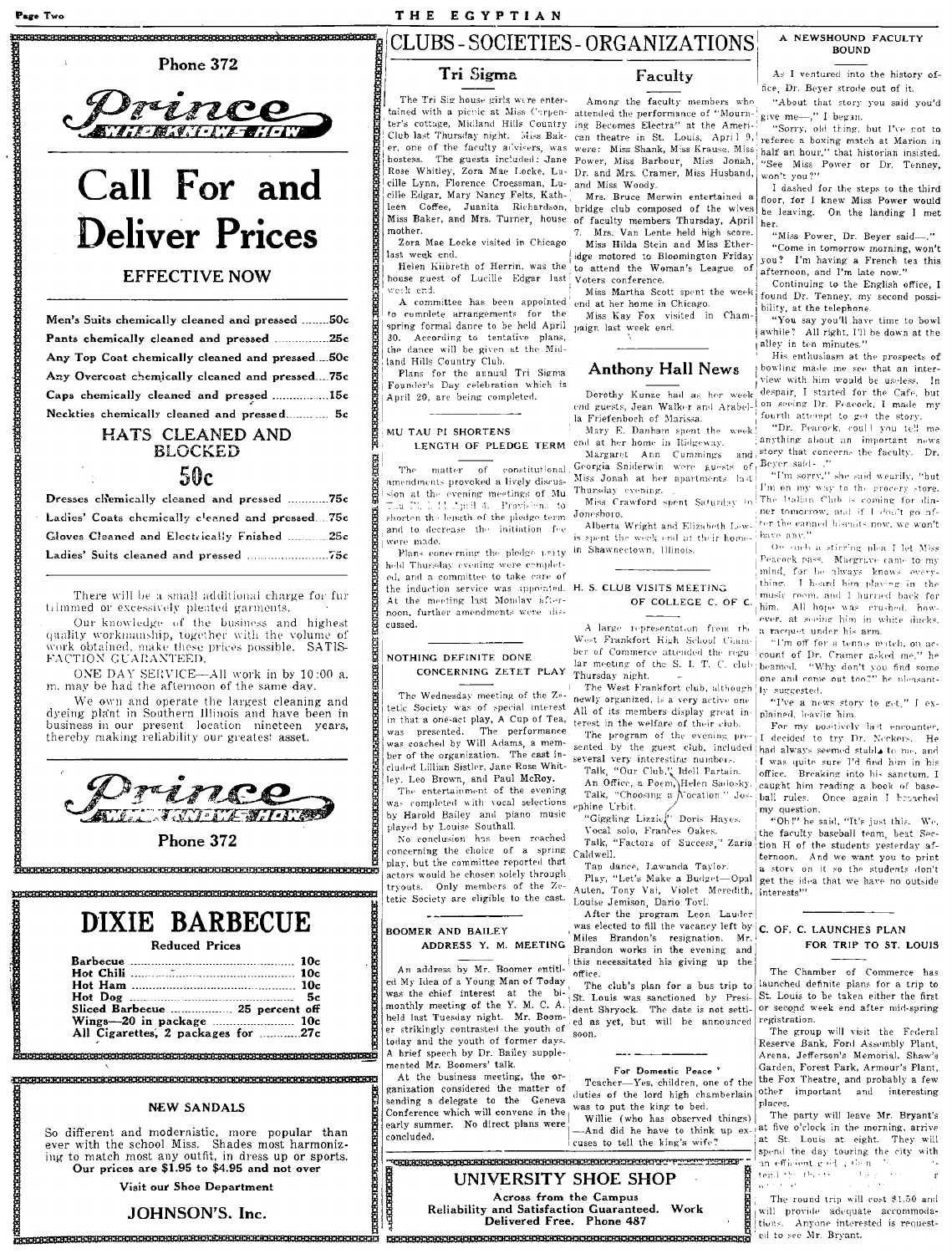

Following is a list of the two-year graduates who have applied to the Normal School Board and who will be graduated with certificates pending fulfillment of the requirements: Abshier, Carolyn Payne. Allen, Gladys. Allen, Ruth. Anderson, Doris E. Anderson, Mary. Avis, Dorothy Vernon. Bales, Qneida Joyce. Barstis, Mary. Bonner, Gertrude. Boone, Winifred G. Briesacher, Leta. Brown, Loraine. Brown, Myrtle J. Butler, Louisa Eustotia. Caldwell, Margaret. Calhoun, Fondle. Casperson, Inez. Chitty, Arthur L. Clark. Daisy. Corgan, Hazel Marie. Cornett, Hal Bourne. Corzine, Mary E. Davis, Frank E. Dietz, Helen Agnes Biota, Mary Evelyn. Dunn, Edna. Durkes, Amy Lill. Edgar, Juanita Lucille.<br>Ertelt, Melba Marie. Etherton, Ruby V. Farthing. Susan L. Fricke, Arthur Henry. Fulenwider, Juanita. Fults, Marie. Gambill, Fay.<br>Garnett, Harry Venoy. Granau, Carolyn. Gray, Howard. Greer, Chester Laverne. Grubb, Jennie.



Gruetzemacher, Ada. Gummersheimer, Marie. Hagler, Alma Genevieve. Hanagan, Francis Patrick. Hands, Thelma R. Hapeman, Elaine. Harbison) Georgia Montafae. Hardin, Ruth Alene. Harris, Phillip B. Hart, Ellen Irene. Hartley, Leara.<br>Hatfield, Ruby Joy. Hinkle, Leland C. Hoffman. S. Belva. Hooker, Ottilee. Huffman, Helen.<br>Jenkins, Beulah E. Jobush, Jeanette Louis. Keller, A. Lorene. Keller, Marjorie Louisa. Keller, Mary Esther. Kelley, Margaret Lucille. Kessel, Ethel Anna. Koethe, Vera Ruth. Kraper, Pearl L. Lafoon, Bernice Maud. Looney) Darethey Eva. Loudon, Elnora Louise. Lovelace, Woodrow. Loverkamp, Earl A. Mangis, Helen Louise. Martin, Dorothy Lenore. Martin, Robert Burton. May, Edra Vermelia. McCain. Nora Ellen. McCall, Luella. MrClerren, Anna Mae. McCollum, Esther. McKelvey, Doris E. McKibben, Marian R. McLean, Elizabeth Irene. Morrison, Pauline. Munsell, Marjorie Ellen. Murray, Olive Estelle. Nichols, Edna. Niksch, Edwin. Otrich, H. Don. Palmer, Daisy. Penny. Emma Ophelia. Perkins, Grace Lillian.<br>Plotts, Pauline M. Pressley, Dorothy.<br>Pressley, Virginia. Purtill, Johanna Moore. Quillman, Edith Irene. Reeves, Julia Catherine. Robinson, Essie Mae. Robinson, Iva Mae. Robinson, Nadine. Rogers, Helen. Romack, Lester L. Romanus, Charlotte Henrietta. Schaubert, Viva Inez. Schiiferdecker, Ruby. Shook, Virginia R. Simmons, Benjamin L.

#### **THE EGYPTIAN** Stakes, Kathleen R. <u> FERRITARIA ARABIA ARABIA ARABIA ARABIA ARABIA ARABIA ARABIA ARA</u>

Strothman, Elsie Helen. Tabing, Fay. Tanner, Esther Mae. Thane, Verneita. Trout, Ethel M. Viers, Cora E. Waller, Delbert A. Wayman, Helen 1. Whitman, Dorothy. Wooton, Edith. Wormley, John. Young, Marjorie. Zebos, Blanche Ida.

### "Double" Plagues Premier

For a brief space Premier MacDonsuspicion of quarreling with a shop-<br>Reeper over a pound of butter. It was ald of England lay under the dark keeper dyer a pound of butter. It was reported that the premier, accompanied by his daughter, rebuked the tradesman for stocking only Danish butter. Before Scotland Yard could<br>be put on the case it transpired that the customer was Dr. E. Collis, professor of public health at the University of Wales, who bears a striking likeness to the premier and is an old friend of his. <sub>old friend of his.</sub><br>DR. C. M. SITTER

# DENTIST

Located over Fox's Drug Store Phone 349 Hours-8-12; 1-5; 6-8

DR. EDMONDSON Eye, Ear, Nose and Throat Glasses Fitted Hay Fever, Asthma

Parker's Grocery Phone 292

1214 S. Thompson

**CERESTER** 

WHEN YOU ARE LOOKING FOR

Page Thre

### **SOMETHING**

 $S<sub>weet</sub> = T<sub>astro</sub> = D<sub>elicious</sub>$ 

Satisfying - Different

 $Inviting - Filling$ 

TRY THE

# UNIVERSITY CAFE

We Cater to Student Trade

pro- ~=::::::H:H:H::H:::k~H:AA:::::.:6:6:::6h:::::e: .\_ pe -HA9BeRg &99 htititk@t\* :e:;'

YELLOW CAB COMPANY

ALL PASSENGERS INSURED

RENT A CAR-DRIVE YOURSELF

BUS FOR SPECIAL TRIPS

"The Thinking Fellow Rides a Yellow." Phone 68 с.<br>Сересоврементов при становление на при становите и становите на сересовето на

399F AA 98999P8PP RAF

### ATTENTION! STUDENTS!

The newest in Spring and Summer Footwear for both men and women at prices that will make your budget glad. Prices \$1.88 to \$2.88

PEOPLE'S SHOE STORE

I· RU:a:a:pHdH9H9h bhri HAgHHRHHHPK'

### 202 South Illinois

# $\alpha$ 99 eeus daaraa baraa baraa baraa baraa baraa baraa baraa baraa baraa baraa baraa baraa baraa baraa baraa ba THE GREEN MILL WELCOMES YOU



I



SUNDAES SOFT DRINKS

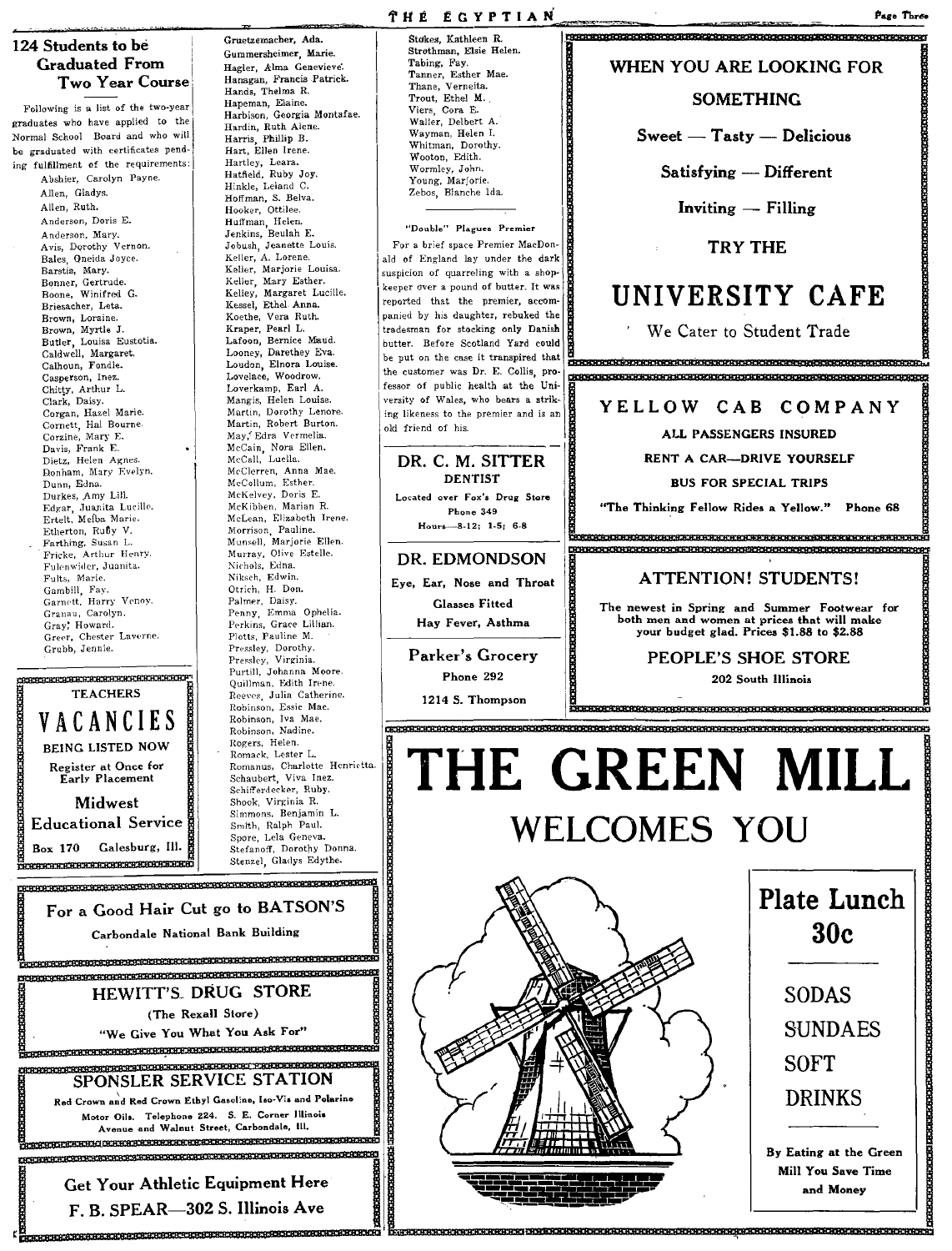Page Four

THE EGYPTIAN

**Between the Lines** 

ЭYЕ

ter Member Illinois College Press Associatio

-Member of Columbia Scholastic Press Association. Entered as second class matter in the Carbondale Post Office under the Act of March 3. 1879.

Published every Wednesday during the school year by students of Southern Illinois Normal University, Carbondale, Illinois.

|                 | THE STAFF |                                                       |                |
|-----------------|-----------|-------------------------------------------------------|----------------|
|                 |           |                                                       |                |
|                 |           |                                                       |                |
|                 |           |                                                       |                |
|                 |           |                                                       |                |
|                 |           |                                                       |                |
|                 |           |                                                       |                |
|                 |           |                                                       |                |
|                 |           |                                                       |                |
|                 |           | SPECIAL WRITERS                                       |                |
| Kelly Dunsmore  |           | Marc Green Betty Furr<br>Selma Nelson Phyllis Prosser | George Mosely  |
|                 |           | <b>REPORTERS</b>                                      |                |
| Michael Purtill |           | Mary Grace Leora Hartley<br>Guy Lambert               | William Tucker |
|                 |           | BUSINESS ORGANIZATION                                 |                |
|                 |           |                                                       |                |
|                 |           |                                                       |                |
|                 |           |                                                       |                |
|                 |           |                                                       |                |
|                 |           |                                                       |                |

### THE PLACEMENT

Through the announcement made in the edition of the Egyptian which appeared March 30, our publication was informed that this weekly had been given second place by the Columbia Scholastic Press Association. This announcement was particularly interesting because no publication of this college ever has rated so highly in this national competition. Perhaps some brief observations drawn from the judges' detailed reports will interest the Egyptian readers as well as the staff.

With a possible maximum score of 1000 points, the thirteen editions of the paper judged were awarded 835 points. A fact as gratifying as it is pathetic is that with only fifteen additional points, the Egyptian would have rated first place. In general appearance, we lost seventy-five credits. In the matter of news content (a division in which the content of news stories, sport news, and feature articles was considered) we rated 310 of 350 possible points. We were penalized twenty-five points in regard to the constructiveness and effectiveness of editorials; but we received no penalty at all as in other years for preaching and hackneved subjects. We received Unly thirty out of fifty points because our humor is not entirely of local origin.

The judgment of which we are most proud is that in the section headed, "General Considerations," we held a perfect score. This rating conveyed such commendations as: "Publication seems to be work of students"; "Gives good impression of school, but not through exaggerated boasting"; "Seems to fill function of a school publication."

The staff of the Egyptian sincerely hopes to improve the paper as much in the coming school year as it has in the past. The score sheet shows that our faults are minor ones. With the cooperation of the student body, the paper should certainly rate first place in the 1933 contest. Ă

### **EXEUNT**

College days are almost over for many. When you are gone, which teacher will you remember? Will you remember the one who taught because of a sense of duty, or the one who was interested in your work and tried to help you see its possibilities?

Each kind of teacher has good qualities that are worthy of remembrance, but the one who now tries to help students see their possibilities will remain longer as a living memory. He will remain because of the spirit he put into his work and his interest in the great majority of students.

As future teachers those who are leaving school will come into contact with boys and girls who are students just as we are all students now. These young people will be confronted with the same problems as we face now. As future teachers, we must regard the interests of the great majority of students as our interests-regardless of their triviality-because a good teacher's influence in the shaping the destinies of the younger folk reflects his success.

By B. M. G. Back in the days  $\bullet\quad\bullet\quad\bullet$ Of happiness  $\cdots$ And drunkenness  $\bullet$   $\bullet$   $\bullet$ When everything  $\begin{array}{ccccccccccccc} \bullet & \bullet & \bullet & \bullet & \bullet \end{array}$ Including even  $\bullet$   $\bullet$ Life itself Was an imitation Of immorality  $\bullet$ The punishment For being bad Was truly good For in the history Of this school There are records Showing that when A man gave vent To the animal Within himself And acted like A camel Or if he did Wax amourous In public, or  $\cdot$ Did argue "con" Concerning pro-He needs must write A letter to  $\begin{array}{c} \bullet \end{array}$ The "sky pilots" More commonly known As "Powers that Be" And confess to them His iniquity And must assume A "fourth-dimensional" Look in his eye Then read his confession Before chapel Thus taking the place Of hymn number One-forty-eight And in the day When temperance Is temperate And narrow boards Make narrow planks Let us all thank What gods may be

That both ends have

Not met yet.

# **SCRIBALOVE**

It's a shame that the teachers had to keep their middle names secret all these years. All our one hundred and forty seniors should have published their names long ago. If we had only known that these seniors had such fancy little words and highsounding sylables tucked in their cognomens, hom much more interesting they would have been. Wouldn't it have been fun to see Scott Arnold talking to Ann Waisath. Tut, tut. And we can just hear Waldo Willis crooning to Margaret Hankla. Then there were those darling little ini-<br>tials. Just what does the "G" in Kirchoeffer's name stand for? Maybe it's Gerald. That's a cute name, Clarence Gerald. Whoops, my deah.<br>Then those two V's in Lois Mallory's title. Figuring those out is wrose than solving for X. But all the same they look artistic.

In spite of our tears for the departing seniors we are wondering what kind of a freshman class we're going to have next year-when all the freshmen are upperclassmen and a new crowd of rustic lads and lassies take their place. And will the new freshmen girls be beautiful and dumb or dumb and beautiful. Next September will hear again the melodious strain of "Freshmen-whoh a v e-not-taken-their-physical-examination-please-do-so-at-once." A n d just about that time of the year someone will reiterate the faded-summerlove idea, and the football prospects will be good. And if the depression lasts all summer and teaching positions are still hard to get, we may have a few students doing post-graduate work. And everything scholastic harks back to little things financial, and each one reminds us of the other like Siamese twins. And it's all a melluvahess, and if you know a better life you can't go to it.

It seems there is going to be intramural track competition in just a little while. That ought to be good; only we don't like track. It seems that cinder path activities are strained. That is, every man in the galaxy of track heroes has been forced to strain his muscles, his lungs, his nerves, and goodness knows what in order to win. And that's settled.

We've heard it said that the faculty really did have a good baseball team: that Doc Van Lente is a bad actor in the pitcher's box and Cramer house. At the present time, the comiis a hard man to stop. But they more, there are some other teams in this baseball tournament. Dan Foley wallops a neat home run in a pinch. And there are some good hitters on nearly every team. It looks as though there may be a little excitement yet.

The Ford V-8 makes its appearance. Quite charming too. How-<br>ver, we're not buying any cars yet. Ve're just waiting until Austin puts out a V-16. And if things continue it the present rate coaster wagons may have 32 cylinders in 1940.

Then there is the theory that more nuts fall in the spring than in the autumn.

And with the coming of spring the air is warm, and the windows are open, and the neighbors are students, and the students are noisy, and the lessons are hard, and the lessons are long, and it is spring, and the neigh-



#### THE SPHINX KNOWS:

I wish I had a pair of white shoes.

Estelle O'Leary has a threetrack mind, but one track is bigger than the rest.

If you want to keep your respect for our judicial system, don't read Upton Sinclair's Boston.

And if you don't know how to curse and want to learn, read Masefield's Evelasting Mercy.

Dr. Cramer wants to know if the I. C. ever killed anybody out here.

The next worst thing to riding horseback is swinging on a grape vine, as far as sore muscles go.

A lot of people thought they were voting for an honest candidate the other day, and really they were voting for "Meanie" Merz.

Margaret Ann Cummins can tell you how it feels to have a mouth full of lye.

### THE SPHINX WONDERS:

What is the Woman's League? If you've heard the rumor about a stable of riding horses that's to come here.

How Jeanette Spalding manages to be cheerful all the time.

If you know how much fun it is to play bridge on the floor.

If you ever heard of anyone's being reprimanded for being too friendly.

Who the girls are who sit out in the car in front of the book store.

Why it is that preachers' daughters are always the best cheaters at cards.

### Delta Sig

Kathryn Cavelia and Lois Mallory attended the performance of "Mourn-<br>ing Becomes Electra," presented at the American theatre in St. Louis Saturday.

Mrs. Junior McClure of Cairo, the former Juanita Clanton, visited at the Delta Sig house last Friday.

The Delta Sig spring formal will be held on April 23 at the chapter mittee appointed to arrange details have some weak players on their nine of the dance has revealed no definite and that makes it bad. And further- plans as to decorations or orchestra. Helen Crisp, Mary Eleanor Helm, Gertrude Clark, and Miss Hilda Stein were representatives to the convention of the State League of Women Voters held at Bloomington, Illinois, last Friday and Saturday.

Mrs. Clyde Winkler, formerly Elma Spiller, visited at the chapter house last Wednesday. Mr. and Mrs. Winkler, both graduates of S. I. T. C., are living in Cicero, at which place Mr. Winkler has a teaching position.

Margaret Reynolds of Vienna was guest at the Delta Sig house last Friday evening. Miss Reynolds attended S. I. T. C. during 1929 and is at the present time employed in the offices of C. I. P. S. at Vienna.

bors are noisy, and our lessons go undone. (Blank verse) Notice the rhythm, the reasoning, and the repetition.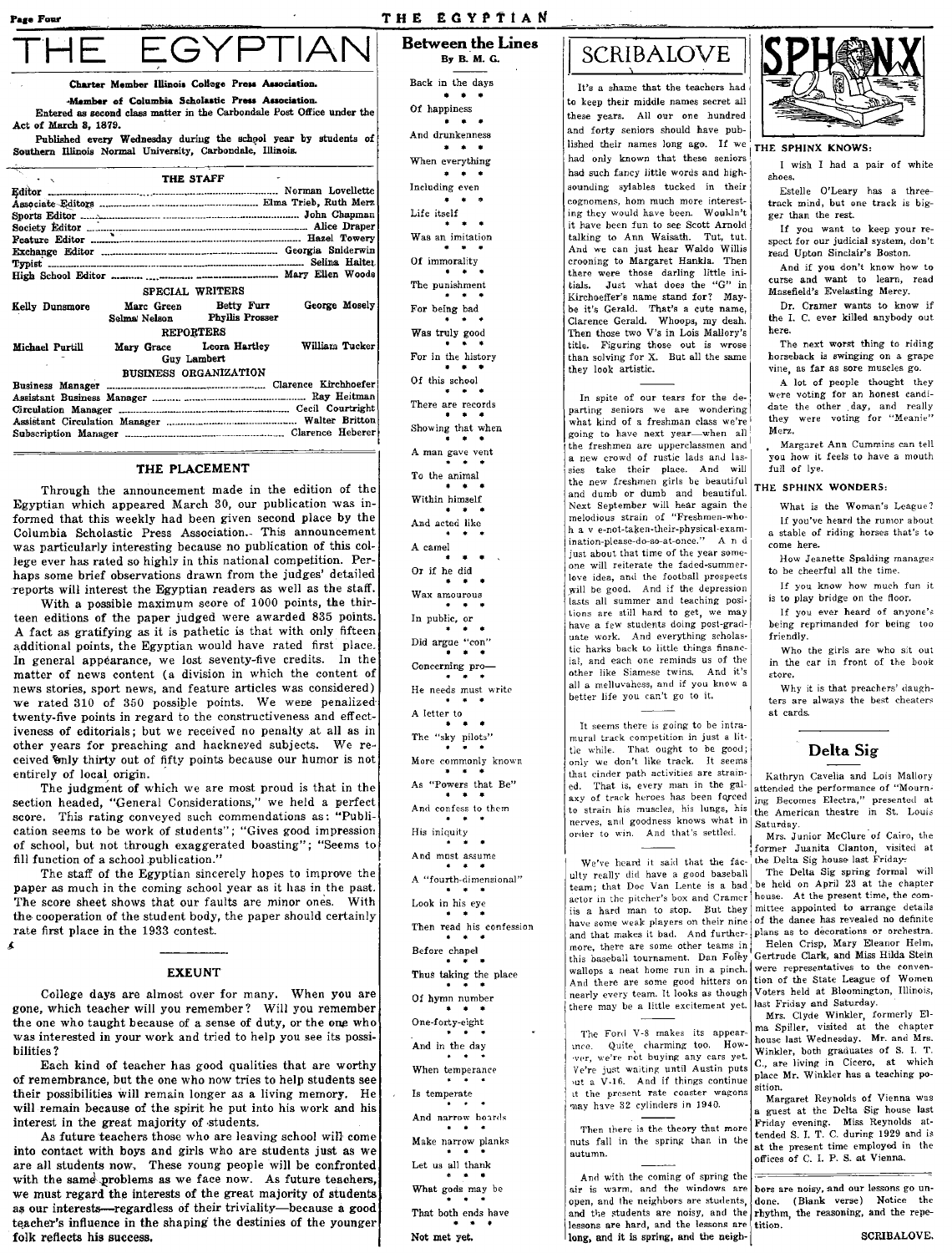# SOUTHERN FACES STRONGEST LITTLE **19 TEAM IN OLD NORMAL SOUAD**

### MEET SOUTHERN HERE APRIL 16

The coming meet between Southern Teachers' College and Old Normal, to be staged Saturday, April 16, will bring one of the strongest track here to seek a victory at the expense of the Maroons. To say that the Nor-/would be putting it mildly. Old Nor- unusually good competitors. The outlast year, while the gaps in South-| once with all teams engaging in duals forces of Lingle are as yet practic- 20-21. ally untried.

door meet at Napierville, March 12, Monmouth College will be host to the with a score of 44 points. The half- nearly 400 competitors who enter the tion in the javelin is only 190 feet mile and the mile races were both meet representing the 22 colleges of Brown has placed himself in the won by one man, the brilliant Hu:- the conference. The facilities at ranks of Class-A competition, and at Jump. Benton. ton, who is one of Normal's most Monmouth for handling the meet are the same time set a Teachers' College consistent scorers. The 60-yard cash unsurpassed in the entire state. record that will proposely state and consistent scorers. The 60-yard cash unsurpassed in the entire state. The breaks it again, which should be was taken by Johnson, with Murry, The quarter mile oval with a 220another Normal man, in second place. yard straightaway eight lanes wide, Hubbel added to Normal's score by is in excellent condition. The gmytying for second in the pole vault nasium, opening onto the athletic Fricke, another Normal distance man, field, is a modern structure complet- won the broad jump. His leap of won the 2-mile run, and his team- ed in 1925. H. L. Hart, Director of 22 feet was too good for Neiman. mate, Hutton, came in second. Not- Athletics will manage the meet and, who won the broad jump at the Mislay

Old Normal came away from the honovary referee. first annual Armour Institute meet with the prize of third place. Twenty- door championship at North Central finds in years. Schrade repeated his gether in this meet, which was won performers as Johnson, Murray, Nic- third in the event, by Indiana University, Big Ten ols. Mitts, Fricke, Wallace, Hutton, Other Sout champs. The University of Chicago Hubble and Bremer. Lambert Redd these schools has added greatly to take high point honors again. her prestige.

In the Armour meet, Normal ran second to Indiana in the two-mile relay and also in the college two-mile event. Furthermore, Normal won the college 880 relay and the college mile relay. The relay team taking these events was composed of Nichol, Mitts, Murry and Johnson. Normal's two-mile team consisted of Fricke. Wallace, Bremer and Hutton. Murry took second in the 70-yard dash, and pected to be strong again this year Fricke picked up a fifth in the mile.

In view of the above facts, and considering the talent coming that has not been mentioned, Saturday's eet is going to be a hard go for meet is going to be a hard go for. individual talent to be seen here this ber of years. Most of the regulars year will appear in this dual meet.

#### WHO'S WHO IN TENNIS

begun, but the following men have teams in two or three stellar peralready started practice. varsity teams will probably be selected from this group:

(Capt. and Clarence Stevenson manager), Carbondale. Lawrence Springer, West Frank-

fort. George Sinks, West Frankfort. Glenn Thompson, Cypress. Ivan Stone, West Frankfort. Eugene Baysinger, Carbondale. Clarence Pierce, Christopher. Stanley, Myers, Mt. Vernon. Walter Syfert, Jr., W. Frankfort. Roscoe Cooke, Carbondale. Paul Brimm, Creal Springs. William Peterson, Carbondale.



### Gets Under Way

Monmouth, Ill. - Intercollegiate competition in track among the colteams in the Little 19 Conference leges of the Little 19 conference promises to be especially keen this year. Results and records of the inmal team is picked as the favorite door meets points to a big field of mal has retained her best men from door season is getting under way at ern's ranks are wide and frequent. or some of the big meets. The cli-Normal has already shown her  $\frac{1}{2}$  max of the season will be the annual strength on two occasions, while the conference meet at Monmouth, May

For the second year in succession State Normal won the Little 19 in- and for the third time in five years mal placed third in the 8-11 mile rc- Dr. T. H. McMichael, president of souri U. indoor meet a few days ago. Monmouth College, will likely be Pierce, who is a sophomore, and in

is the early favorite with such fine traditional performance by placing

the running for high honors. Carthmaterial among the old men and a marks in high school. Knox is exwith considerable new strength from last year's freshmen.

Monmouth fans are optomistic about their favorites as the Scots seem to have more strength than they of last season are back in competi- 123.4 feet. tion and have been joined by a numgood freshman squad.

Other schools in the conference This year's formers are hoping to discover and develop the strength that will place for top honors will be available before the conference meet rolls around

Arrangements for the meet are being rapidly lined up under the direction of Mr. Hart. His experience in running the same meet twice on Mon- T. C.) mouth Field in four years, make it possible to arrange facilities to even (S), and Neiman (C.) greater advantage.

Every effort is being made to pro- (C), and Piper (S,) vide comfortable accomodations for spectators as well as competitors and  $(S)$ , and Neiman (C.) a large crowd is expected to witness | High hurdles-Hubbard (C), Masthe feature event.

# **TEACHERS WIN SEASON'S FIRST MEET AT CAPE**

#### SOUTHERN ROMPS TO 75 TO 55 VICTORY OVER CAPE **INDIANS**

Teachers College opened the track season Monday afternoon by taking the first meet from Southeast Missouri Teachers College at Cape Girardeau by a score of 75 to 55. The Carbondale team came home with nine first places, eight seconds, and seven thirds. Jim Reed became high point man for the Southerners by bagging 10 points, while Hubbard, of Cape, took 13 points for S. E. M. T.

#### **Brown Sets Record**

Paul Brown of Carbondale set a new record for the javelin by a sensational throw of 193.8 feet. This betters Brown's old Teachers' College record by 18.3 feet. Since the requirement for Olympic qualificarecord that will probably stand until soon.

Pierce the Dark Horse

Clarence Pierce of Christopher, a new star on the Southern horizon. his first year of varsity track, is one Illinois Normal, winner of the in of "Doc" Lingle's most promising

#### Other Southern Stars

Davidson, Southern star and sophoplaced second, and the presence of of Bradley the outstanding individual more, burned the wind in the 440 to Normal as a winning team among of the meet last year, is expected to be the pack for a time of 53.5. Robert Reeves, promising freshman North Central, Illinois College, of Carbondale, won the high jump Bradley, Elmhurst, and Wesleyan, all from veteran competition to take his showed considerable strength in the place as a leading man. James Reed, indoor meet and must be counted in of Harrisburg, took first place in both the mile and the half mile runs. age has not had an opportunity to Emil Wiggins, surprising sophomore demonstrate the strength of her team, of Eldorado, took first in the twobut Coach Lewis Omer has some fine mile trot with a time of 11.9. Johnson of Benton, and Bauder of Chrisgroup of freshmen that set splendid topher, took first places in the pole vault and the shot-put respectively.

Cape Wins First Places

Cape men placed first in both the ligh and low hurdles, and their speed demon, Tucker, took the dashes from Carbondale's Wright, who placed second in the two events. Cape won the relay with a time of 3.47, and cheered Hubbard's discus throw of

In view of the fact that the Southber of sophomores from last year's erns defeated this team last year by a score of 85 1-3 to 45 2-3, it is evident that Lingle's present aggrega-The tennis tournament has not yet who have the nucleus for strong tion is not quite up to par. With a tough Normal team in the offing, it behooves the Southerns to make a special effort to hit the old stride or them near the top in the big meet. Carbondale Teachers' fine record will It is expected that new contenders not be preserved throughout the season.

#### Summary

(Note-The men are listed in the order of their places, (S) denoting S. I. T. C. and (C) denoting S. E. M.

100 yd. dash-Tucker (C), Wright 1 mile run- Reed (S), Seabaugh

220 dash-Tucker (C), Wricht.

(Continued on Page Six.)

| The Egyptian presents below the                                                                                | April 16, Illinois State Normal at                                                                             |
|----------------------------------------------------------------------------------------------------------------|----------------------------------------------------------------------------------------------------------------|
| etter men who are out for track this                                                                           | Ca bondale.                                                                                                    |
| eason. They represent the basis of                                                                             | April 22, Cape Girardeau Teachers                                                                              |
| his college's hopes for winning the                                                                            | at Carbondale.                                                                                                 |
| ourth consecutive Teachers' College<br>hampionship. The men are not list-<br>d in the order of their estimated | April 29, McKendree College at<br>Lebanon.                                                                     |
| bility. (The figures in parenthesis<br>epresent the letters.):                                                 | May 6. Shurtleff College, Eastern<br>Teachers, and McKendree College at<br>Lebanon.                            |
| Carl Wright (3) senior, sprints,                                                                               | May 14, State Teachers meet at                                                                                 |
| Jarbondale.                                                                                                    | Macomb.                                                                                                        |
| Glenn Martin (2) senior, weights,                                                                              | May 20-21, Little 19 meet at Mon-                                                                              |
| airfield.                                                                                                      | mouth.                                                                                                         |
| James Reed (2) junior, mid.-dist.,<br>Iarrisburg.                                                              | May 27, Shurtleff College at Car-                                                                              |
| Gerald Davidson (1) sophomore,                                                                                 | bondale.                                                                                                       |
| aid.-dist., Odin.                                                                                              | <b>Service Common</b>                                                                                          |
| George Stanley (1) sophomore,                                                                                  | tance, Eldorado,                                                                                               |
| ole vault, Marion.                                                                                             | Paul Swofford (2) senior, pole                                                                                 |
|                                                                                                                |                                                                                                                |
| Richard Watson (2) senior, high<br>ump, Carterville.                                                           | vault, Benton.<br>Webb<br>Johnson (1) sophomore,                                                               |
| James Lauder (3) senior, javelin,                                                                              | pole vault, Benton.                                                                                            |
| arterville.                                                                                                    | Robert Martin (1) senior, hurdles,                                                                             |
| Paul J. Brown (1) sophomore, jav-                                                                              | Carbondale.                                                                                                    |
| lin, Carbondale.                                                                                               | Nernell McRoy (1) sophomoto,                                                                                   |
| arlyle.                                                                                                        | mid, dist., Marion.<br>Albert Patton (1) junior, javelin, George Porter (1) junior, help<br>jump, Murphysboro. |
| lin, Carbondale.<br>$\cdots$                                                                                   | James Smith (1) sophomore, jav- The track scores of Teachers' Col-<br>lege will probably be made by about      |

WHO'S WHO IN TRACK

m alter Schrade (3) senior, broad a half dozen of the above men, together with several promising fresh-Emil Wiggins (1) sophomore, dis- men.



Don't let shoddy shoes keep you back. Look at YOUR shoes, now. How do they look? A smart, new pair of Friendly Fives will set you right.





.<br>MERRICKER REFERENTINGSTER IN DER FRIEDEN FRIEDEN FRIEDEN FRIEDEN FRIEDEN FRIEDEN FRIEDEN.

**TRACK SCHEDULE**